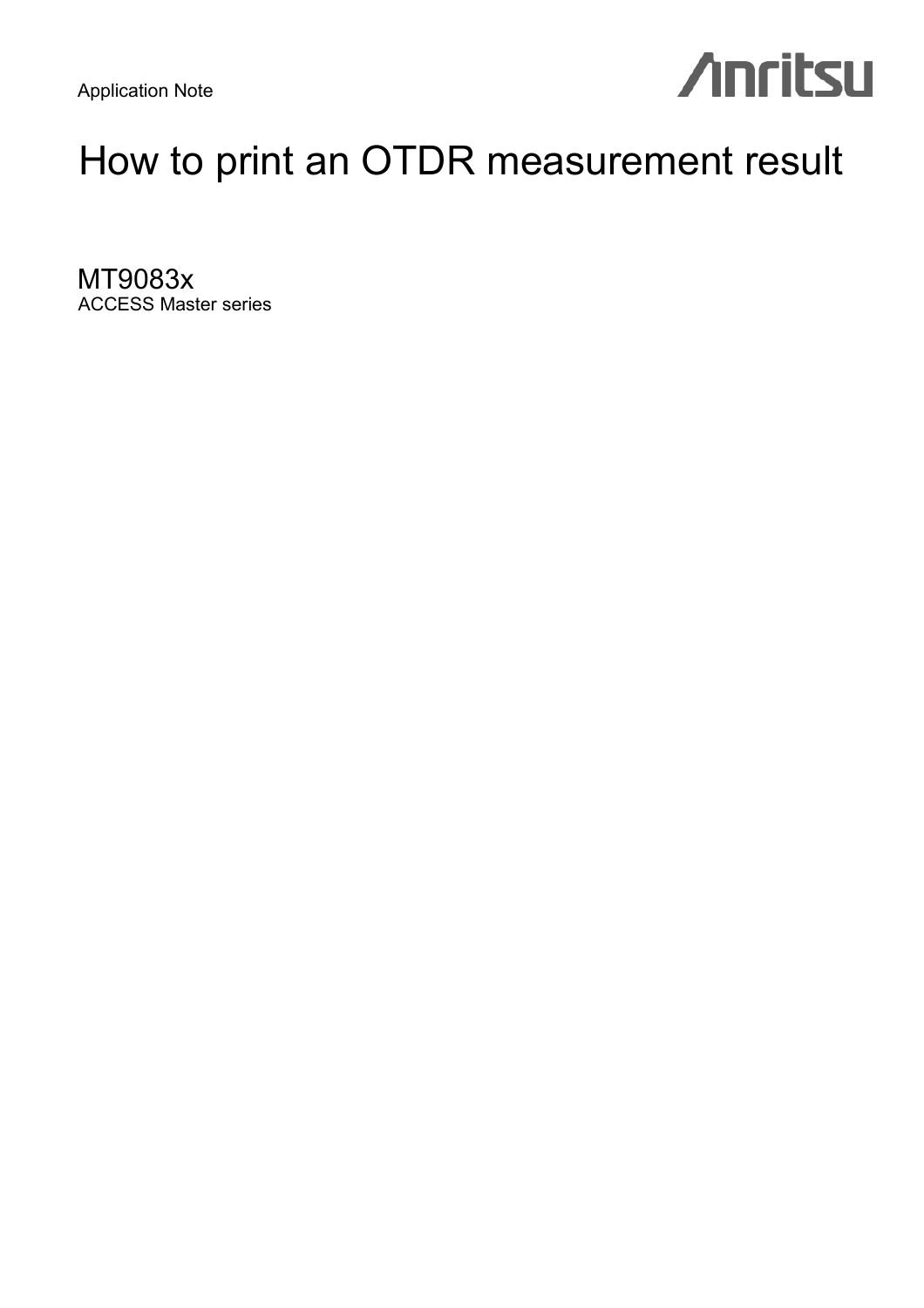

Discover What's Possible™

# **MT9083x ACCESS Master series**

# **How to print an OTDR measurement result**

**(Application Note)**

**March 2011 Anritsu corporation**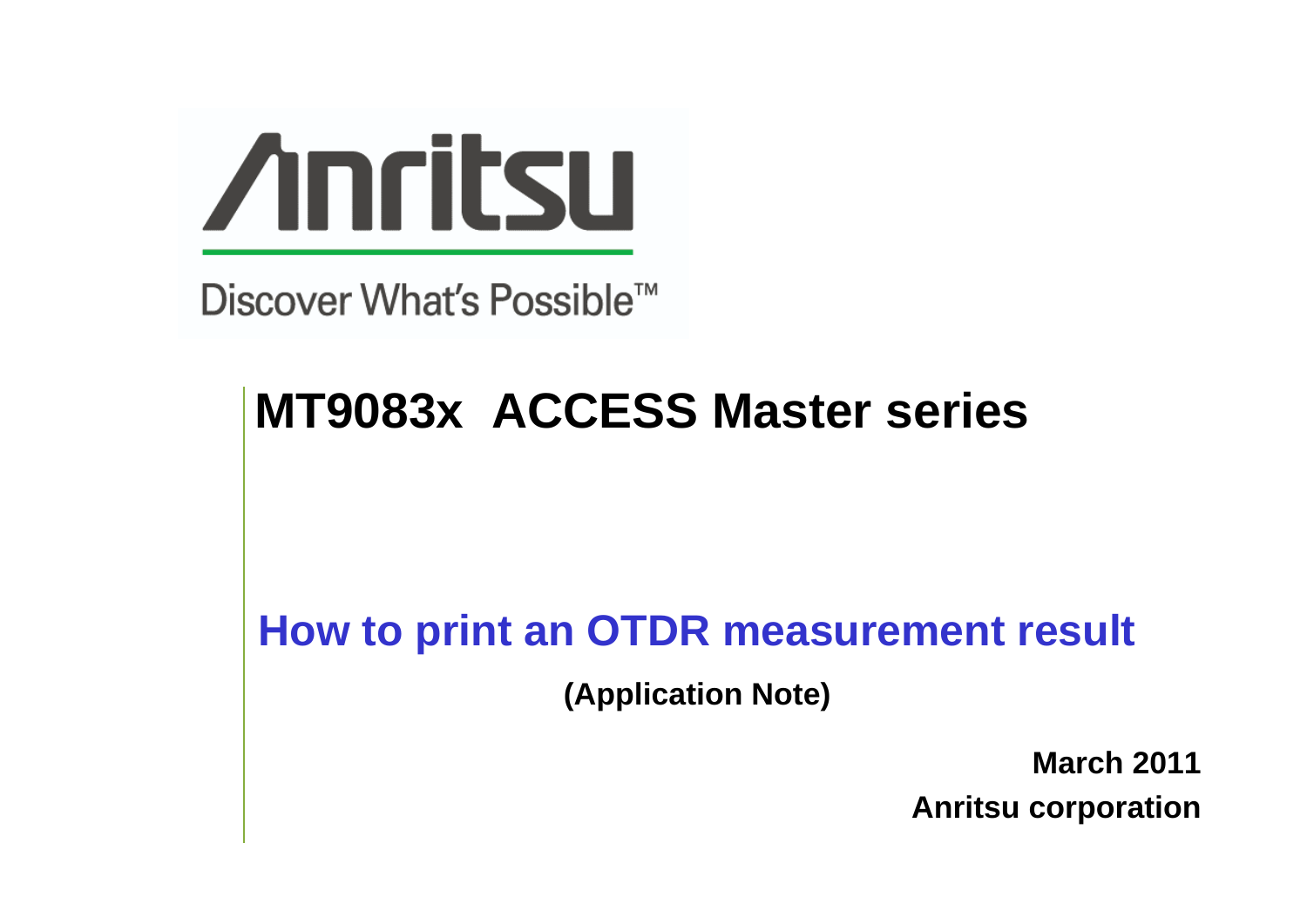# **How to print an OTDR measurement result**

- Recently, some of the Printer vendors released "USB Direct Print Function" by a printer, when using this function, it can be printed out an OTDR measurement result without any equipment.
- We, Anritsu would like to recommend to use this kind of printer if you'd like to print an OTDR measurement result.

*Note: Firmware version would be used v5.32 or later*



*Direct print from USB allows to print results directly from the USB Flash Memory (Drive).* 

Discover What's Possible™

MT9083x-E-F-1



Slide 2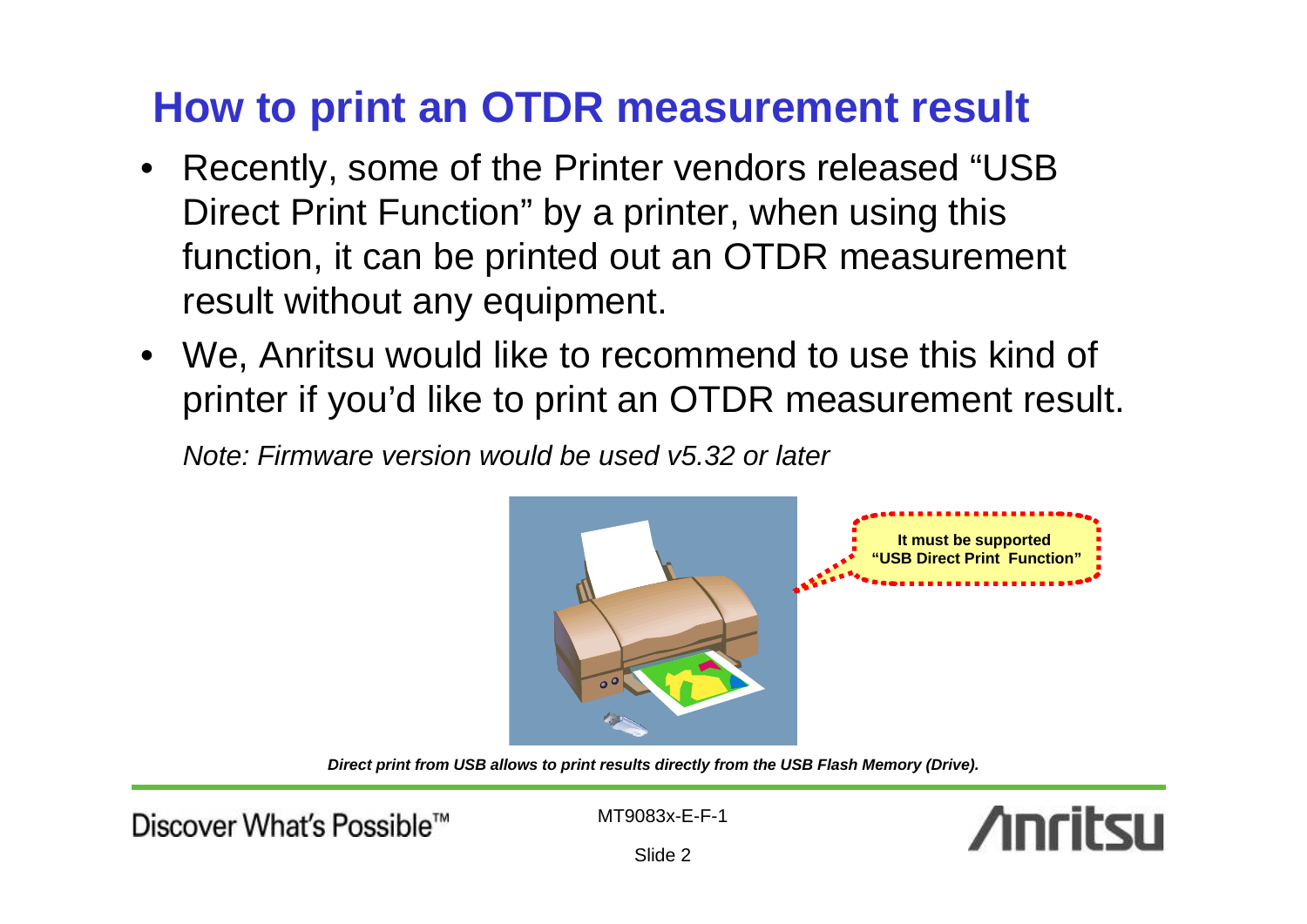# **How to print an OTDR measurement result**

- 1. Test the Fiber (Network) by an OTDR (MT9083x ACCESS Master)
- 2. Push "7" (Print)  $\rightarrow$ 
	- Select the Medium to "Internal Memory"  $\rightarrow$
	- "f2" to select the file format "JPG" to save the screen (hard copy)  $\rightarrow$
	- "f1" to store an image file

- 3. Connect a printer and an OTDR USB-B port (MT9083x ACCESS Master)
- 4. Print screen image by a printer. (Please refer the Printer's operation manual how to print…)

Slide 3







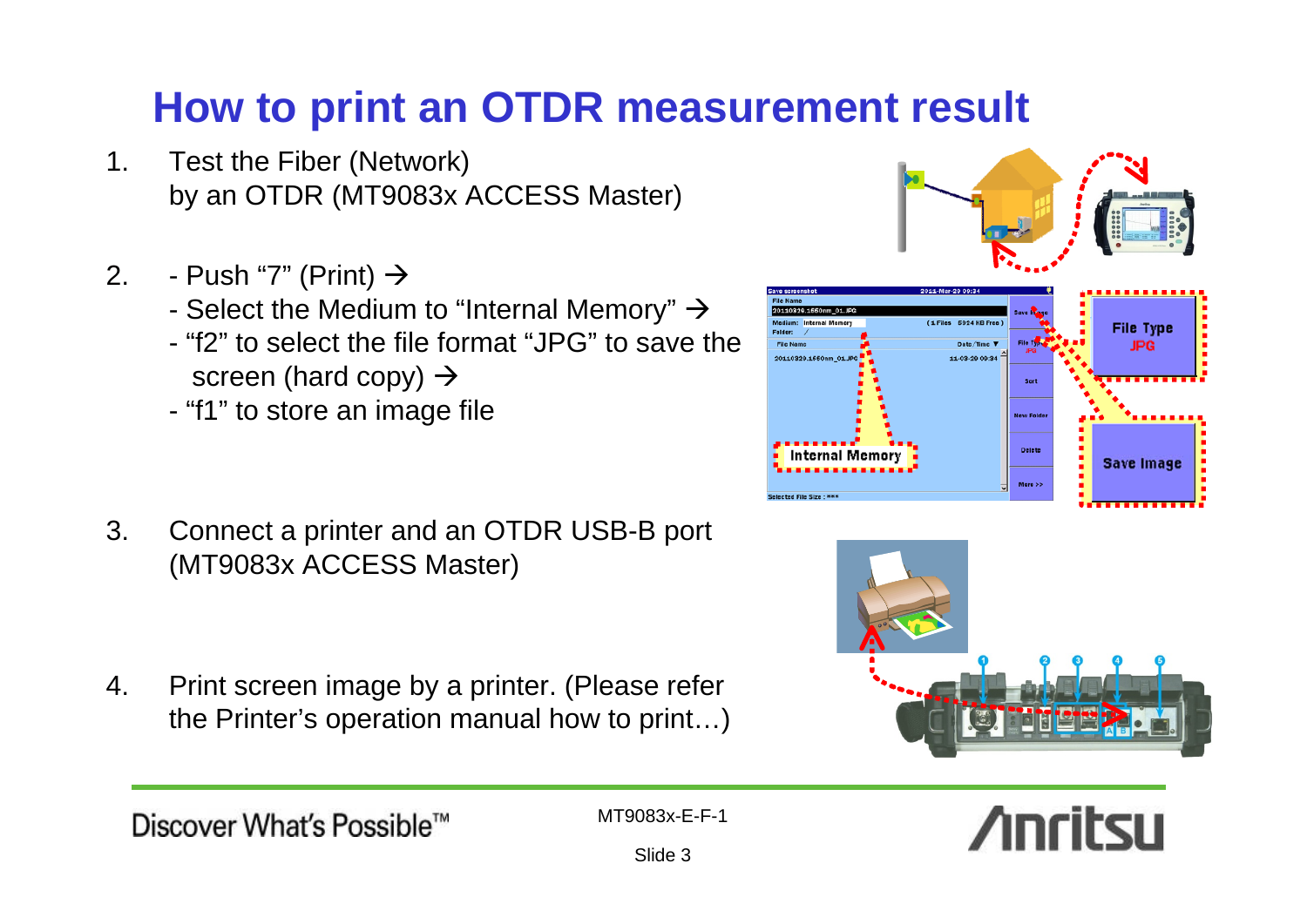# **Note**

MT9083x-E-F-1



Slide 4